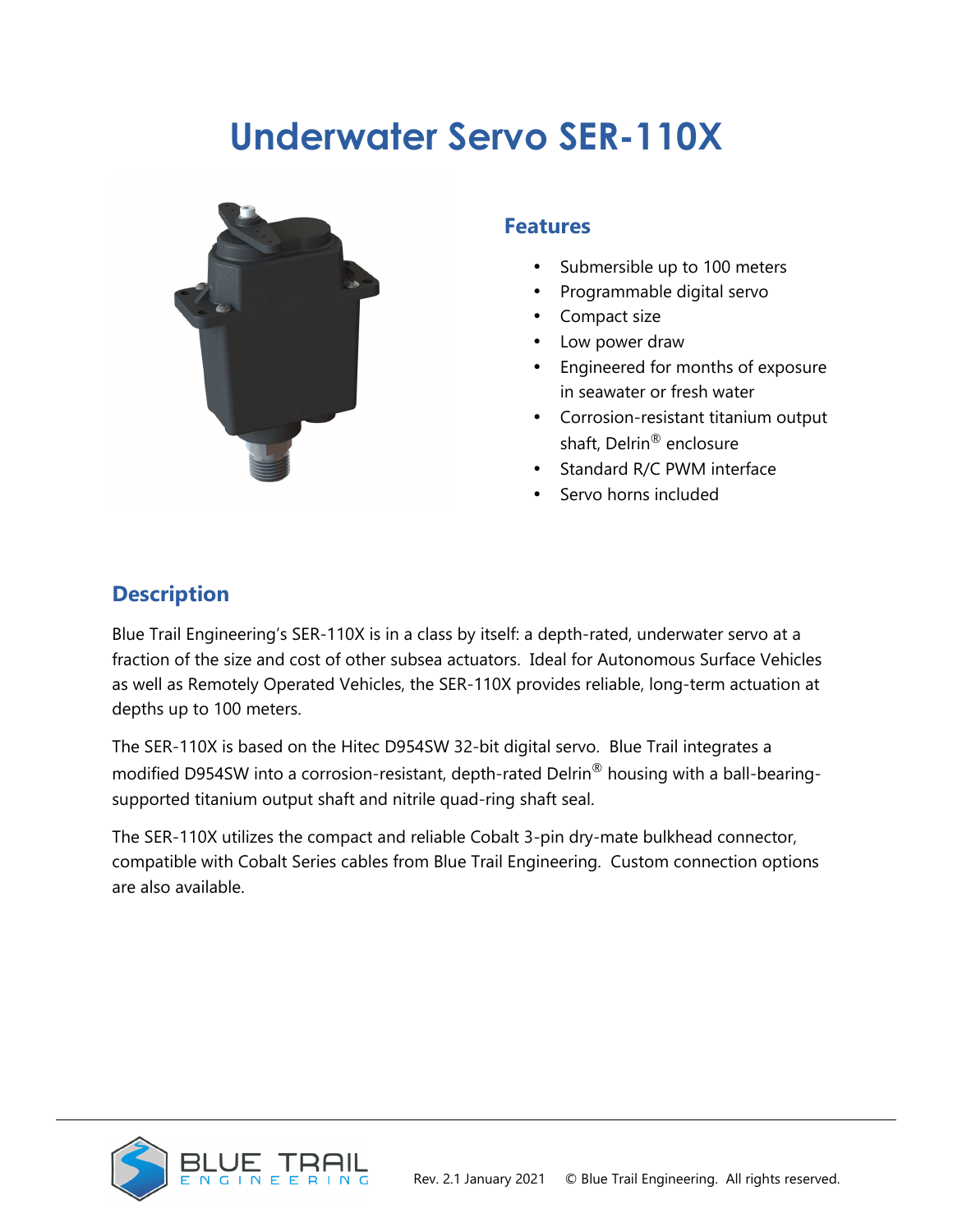# **Specifications**

| Environmental                                                                          |                                                                                                                                                                      |  |
|----------------------------------------------------------------------------------------|----------------------------------------------------------------------------------------------------------------------------------------------------------------------|--|
| Depth Rating                                                                           | 100 meters                                                                                                                                                           |  |
| <b>Operating Temperature</b>                                                           | -10 $^{\circ}$ C to +50 $^{\circ}$ C                                                                                                                                 |  |
| Performance                                                                            |                                                                                                                                                                      |  |
| Torque                                                                                 | 18.0 kg-cm / 250 oz-in @ 4.8 V<br>29.0 kg-cm / 403 oz-in @ 7.4 V                                                                                                     |  |
| Speed                                                                                  | 0.19 seconds/60 deg. @ 4.8 V<br>0.12 seconds/60 deg. @ 7.4 V                                                                                                         |  |
| <b>Travel Angle</b>                                                                    | ± 74 deg. maximum                                                                                                                                                    |  |
| Microcontroller                                                                        | 32-Bit MCU with 12-Bit ADC circuitry, 4096 resolution                                                                                                                |  |
| Programmable Features (requires<br>Hitec DPC-11 or HFP-30<br>programmer, not included) | <b>End Point Adjustments</b><br>Direction<br>Fail Safe<br>Dead Band<br>Speed (Slower)<br>Soft Start Rate<br>Overload Protection<br>Data Save / Load<br>Program Reset |  |
| Electrical                                                                             |                                                                                                                                                                      |  |
| <b>Operating Voltage</b>                                                               | 4.8 V - 7.4 V                                                                                                                                                        |  |
| <b>Idle Current</b>                                                                    | 0.03A                                                                                                                                                                |  |
| No-load Current                                                                        | 0.5A                                                                                                                                                                 |  |
| <b>Stall Current</b>                                                                   | 5.2A                                                                                                                                                                 |  |
| Motor Type                                                                             | coreless brushed                                                                                                                                                     |  |
| Feedback Type                                                                          | 1-million cycle potentiometer                                                                                                                                        |  |
| <b>Materials</b>                                                                       |                                                                                                                                                                      |  |
| Gears                                                                                  | steel                                                                                                                                                                |  |
| Output Shaft                                                                           | titanium                                                                                                                                                             |  |
| Case                                                                                   | Delrin $^{\circledR}$                                                                                                                                                |  |
| Size/Weight                                                                            |                                                                                                                                                                      |  |
| Dimensions                                                                             | 56 mm X 82 mm X 29 mm                                                                                                                                                |  |
| Weight in Air                                                                          | 180 grams                                                                                                                                                            |  |
| Weight in Water                                                                        | 65 grams                                                                                                                                                             |  |
| Interface                                                                              |                                                                                                                                                                      |  |
| Connector                                                                              | Blue Trail Engineering Cobalt 3-pin dry-mate bulkhead connector                                                                                                      |  |
| PWM Range                                                                              | 850µs - 2350µs                                                                                                                                                       |  |
| PWM Voltage Range                                                                      | $3 - 5V$                                                                                                                                                             |  |

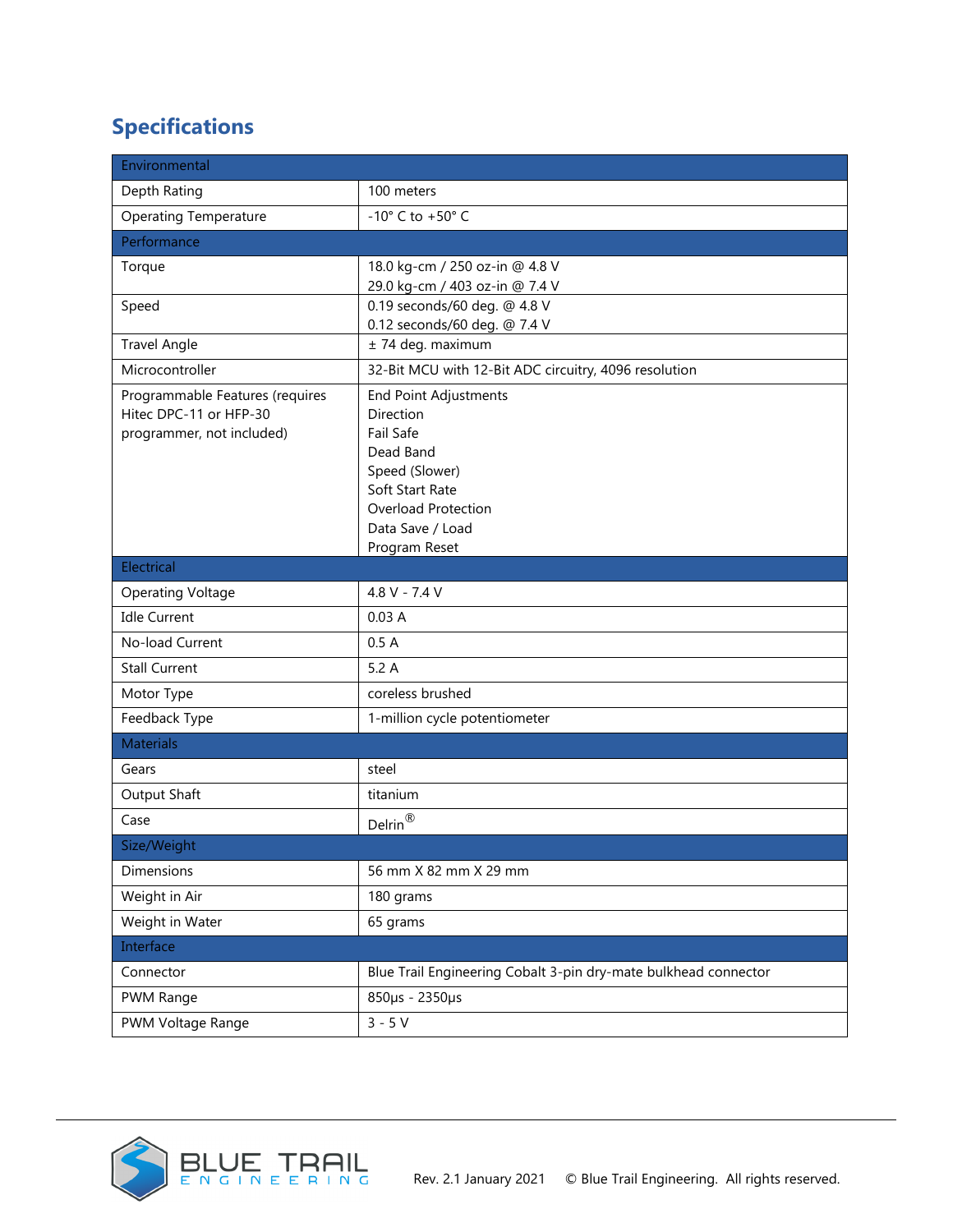## **Electrical Connection**

The SER-110X features a Cobalt 3-pin dry-mate bulkhead connector as the standard connection option. Matching waterproof cables, with connectors on one end or both ends, are available from Blue Trail Engineering. Custom connection options are also available.

| Part Number | Connection Type                                         | Description                                                                                                                                  |
|-------------|---------------------------------------------------------|----------------------------------------------------------------------------------------------------------------------------------------------|
| SER-1107    | Blue Trail Cobalt 3-pin dry-<br>mate bulkhead connector | Compatible with Cobalt Series underwater cables. Allows<br>easy connection/disconnection at the servo.                                       |
| Custom      | Custom                                                  | Options include 1-meter unterminated cable, Micro-Circular<br>bulkhead connector, and others. Contact Blue Trail<br>Engineering for details. |

The SER-110X requires a DC power input between 4.8 and 7.4 volts.

For control, the SER-110X requires a standard R/C input signal. This consists of a PWM signal between 3 and 5 volts, typically at 50 Hz. The pulse width is varied within the range of 850 – 2350 microseconds to control the position of the servo.



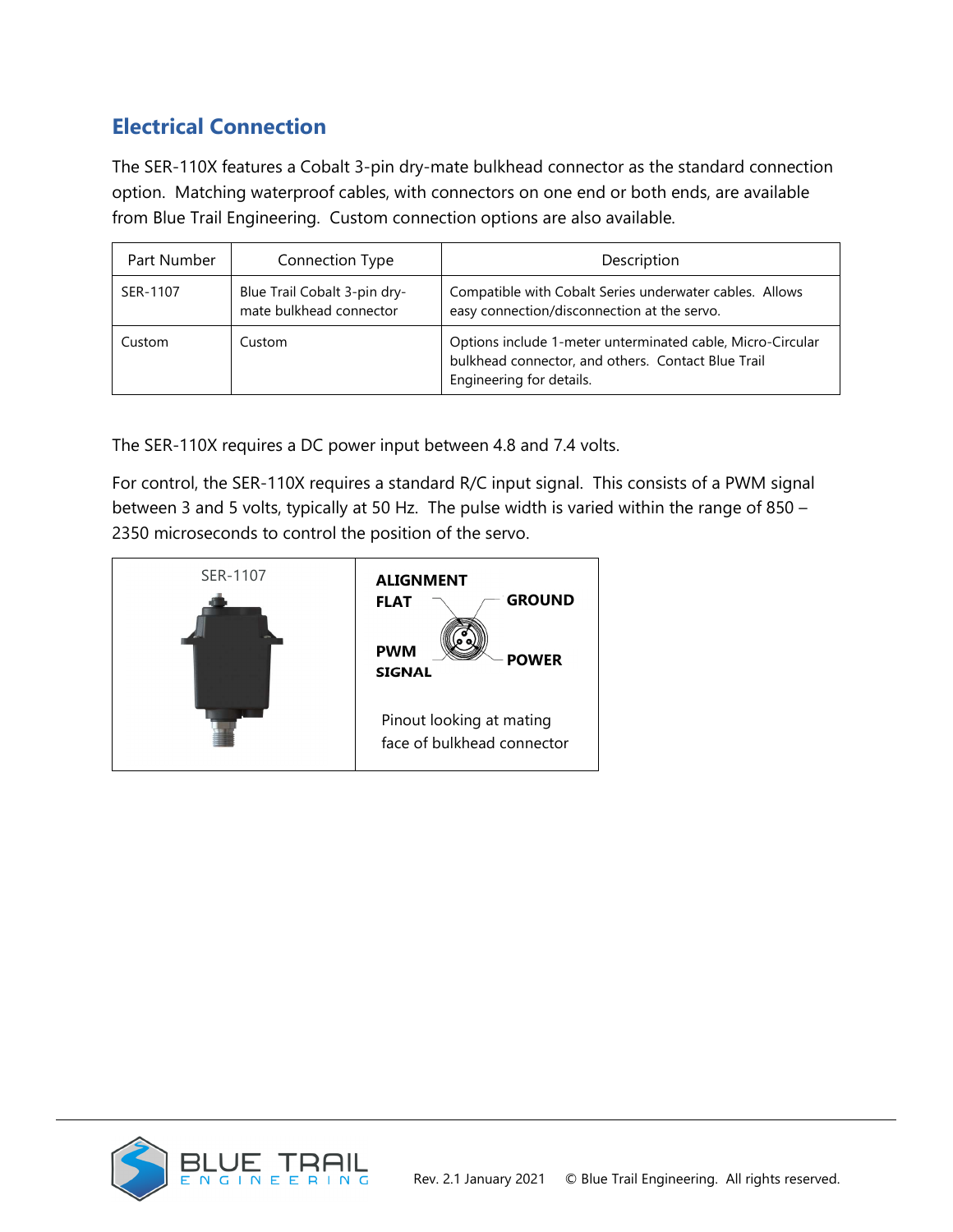## **Dimensions**

All dimensions are in mm.